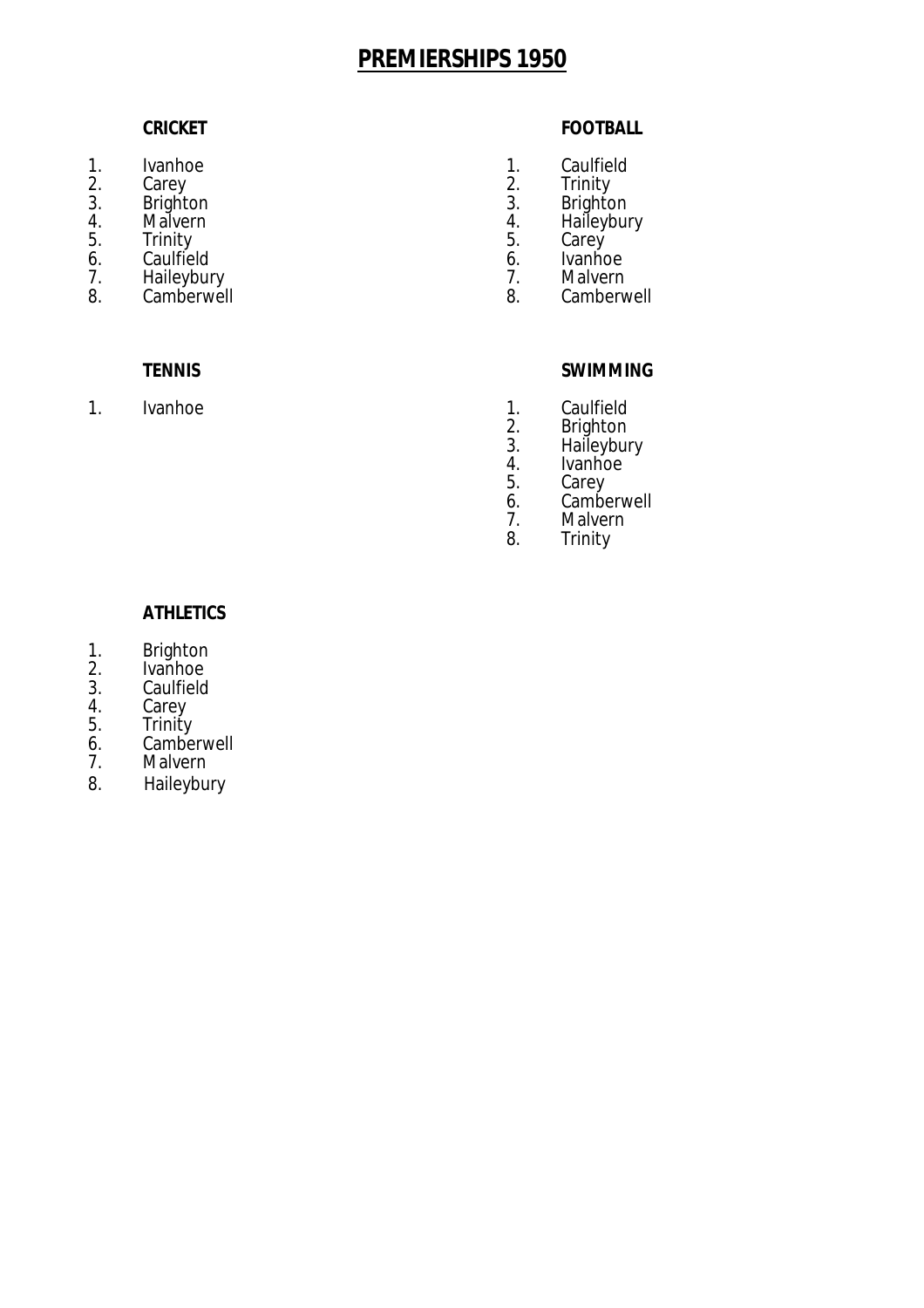- 
- 
- 3. Malvern 3. Carey<br>4. Brighton 5. Carey
- 
- 
- 
- =5. Ivanhoe 10 = 1. Ivanhoe 1. Ivanhoe 1. Ivanhoe 1. Ivanhoe 1. Ivanhoe 1. Ivanhoe 1. Ivanhoe 1. Ivanhoe 1. Ivanhoe 1. Ivanhoe 1. Ivanhoe 1. Ivanhoe 1. Ivanhoe 1. Ivanhoe 1. Ivanhoe 1. Ivanhoe 1. Ivanhoe 1. Ivanhoe 1. Ivan Camberwell

Abandoned after 1. Caulfield<br>4 rounds 1. Caulfield<br>2. Brighton (Carey & Caul, 14, and Samman and Samman and Samman and Samman and Samman and Samman and Samman and Samman and S<br>
Ivan & Trin, 12, and Samman and Samman and Samman and Samman and Samman and Samman and Samman and Samman and Ivan & Trin, 12, 4. Haileybury Bright, Hail & Malv, 4 5. Camberwell, 0)<br>
Camberwell, 0) 6. Carey Camberwell, 0) 6.

## **CRICKET FOOTBALL**

- 1. Carey **1.** Carey **1.** Carewall and the control of the control of the control of the control of the control of the control of the control of the control of the control of the control of the control of the control of the
- 2. Trinity 2. Caulfield
	-
- 4. Brighton =5. Caulfield =4. Brighton =5. Caulfield =4. Haileybu
- =5. Caulfield =4. Haileybury
- =5. Haileybury 6. Malvern
	-

# **TENNIS SWIMMING**

- 
- 2. Brighton<br>3. Ivanhoe
- 
- 
- 
- 
- 7. Malvern<br>8. Trinity **Trinity**

## **ATHLETICS**

No Sports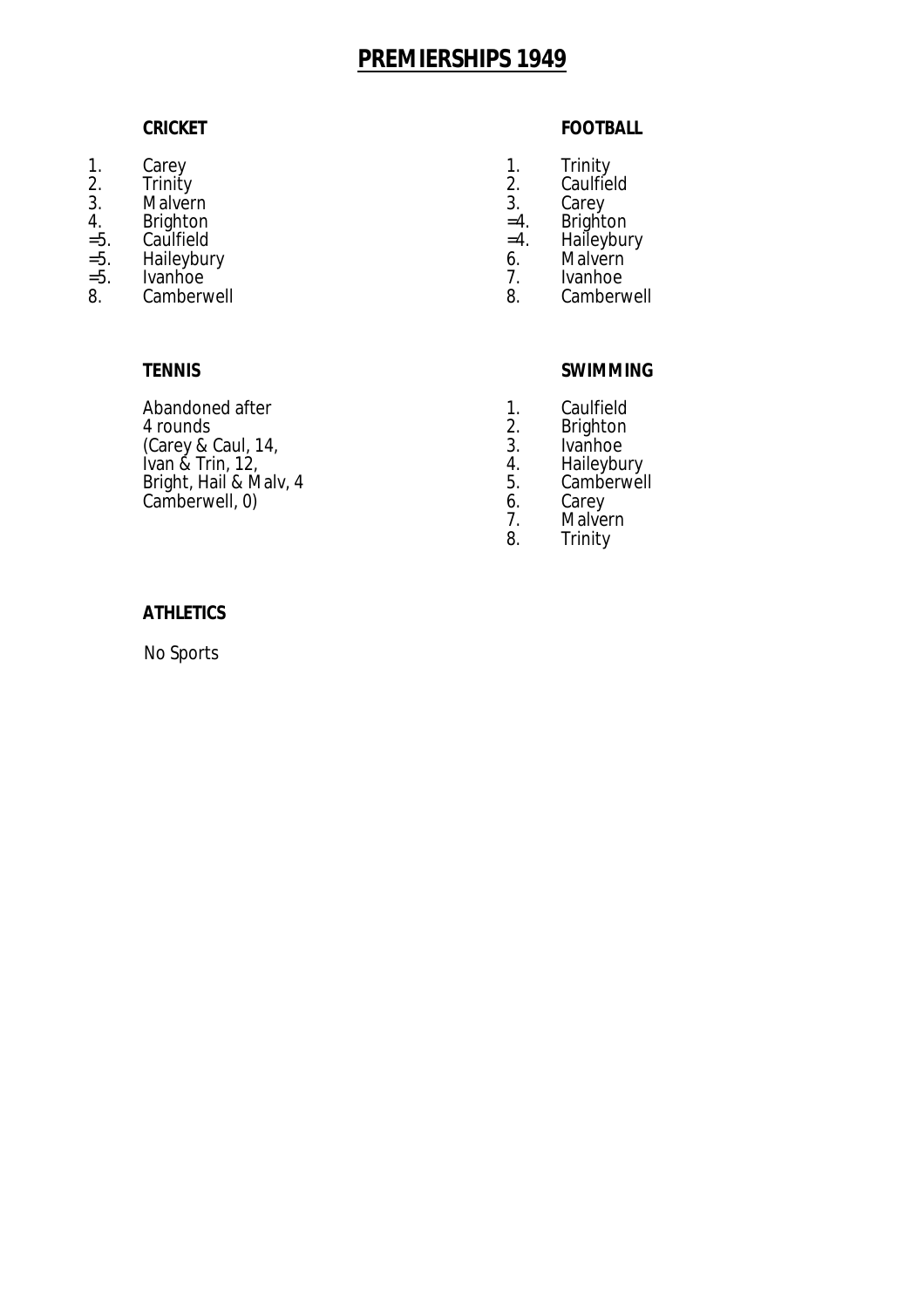- 1. Trinity 1. Trinity
- 2. Camberwell 2. Caulfield 3. Caulfield 3. Brighton
- 
- 
- 
- 6. Brighton 6. Ivanhoe
- 7. Haileybury 7. 2012 12:<br>8. Ivanhoe 8.
- 

- 
- 1. Trinity 1. Brighton<br>2. Caulfield 1. Brighton
- 2. Caulfield 2. Haileybury<br>3. Camberwell 2. Haileybury 3. Camberwell 3. 3.<br>4. Carey 4.
- 
- 
- 5. Fraileybury 1988, 1999, 1999, 1999, 1999, 1999, 1999, 1999, 1999, 1999, 1999, 1999, 1999, 1999, 1999, 1999, <br>1999, 1999, 1999, 1999, 1999, 1999, 1999, 1999, 1999, 1999, 1999, 1999, 1999, 1999, 1999, 1999, 1999, 1999, 1<br> 6. Malvern 6. 6.<br>
7. Brighton 7.
- 1. Brighton 1. Strategy 1. Strategy 1. Strategy 1. Strategy 1. Strategy 1. Strategy 1. Malvern<br>
1. Malvern 1. Malvern 1. Malvern 1. Malvern 1. Malvern 1. Malvern 1. Malvern 1. Malvern 1. Malvern 1. Malvern
- Ivanhoe

## **CRICKET FOOTBALL**

- 
- 
- 
- 4. Carey 4. Carey
- 5. Malvern 5. Camberwell
	-
	- Malvern
	-

### **TENNIS SWIMMING**

- 
- 
- 
- 4. Carey 1. Carey 1. Camberwell 5. Camberwell 5. Camberwell 5. Caulfield
	-
	-
	-

- =1. Caulfield
- =1. Ivanhoe
- 3. Trinity<br>4. Carey
- 4. Carey
- 5. Brighton
- 6. Camberwell<br>7. Haileybury
- **Haileybury**
- 8. Malvern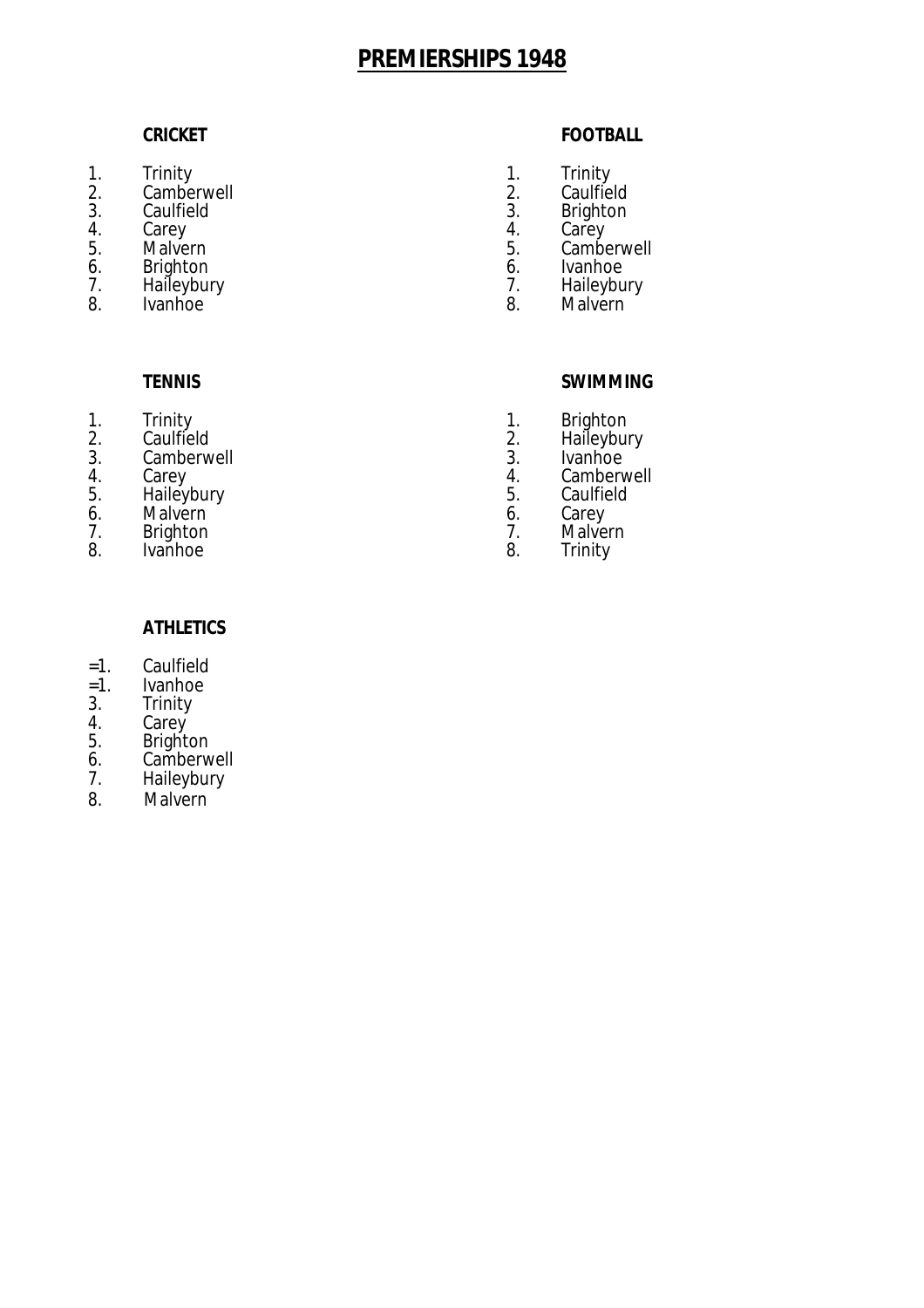- 1. Caulfield 1. Caulfield<br>2. Camberwell 1. Caulfield 2. Trinity
- 2. Camberwell 2. Trinity<br>
3. Brighton 3. Brighton
- 
- 
- 
- 6. Ivanhoe 6. Carey 6. Carey 6. Carey 6. Carey 6. Carey 6. Carey 6. Carey 6. Carey 6. Carey 6. Carey 6. Carey 6. Carey 6. Carey 6. Carey 6. Carey 6. Carey 6. Carey 6. Carey 6. Carey 6. Carey 6. Carey 6. Carey 6. Carey 6. C
- 7. Malvern 7. Malvern
- 

- 
- 
- 3. Camberwell 3. Camberwell
- =4. Brighton 4. Caulfield
- 
- =4. Haileybury 6. Ivanhoe
- 7. Ivanhoe 7. Carey
- **Malvern**

### **CRICKET FOOTBALL**

- 
- 
- 3. Brighton 3. Brighton
- 4. Carey 4. Ivanhoe
- 5. Trinity 5. Camberwell
	-
	-
- 8. Haileybury **8.** Haileybury **8.** Haileybury

- 
- 1. Caulfield 1. Haileybury<br>2. Trinity 2. Brighton 2. Trinity 2. Brighton
	-
	-
- =4. Carey 5. Malvern
	-
	-

- **ATHLETICS**
- 1. Caulfield<br>2. Brighton
- 2. Brighton<br>3. Trinity
- 3. Trinity<br>4. Carey
- 4. Carey
- 5. Haileybury
- 6. Ivanhoe<br>7. Cambery
- 7. Camberwell<br>8. Malvern **Malvern**
-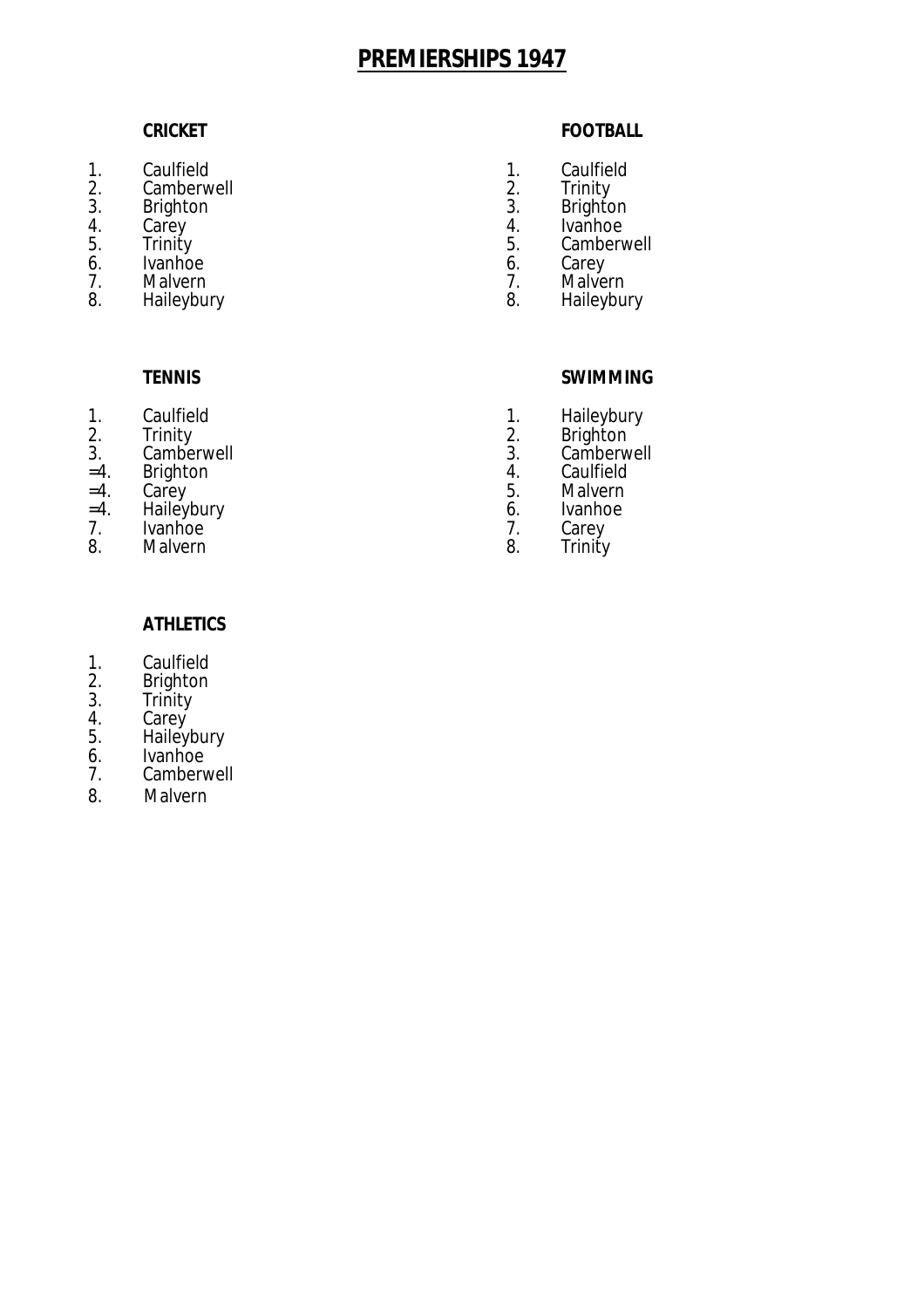- 1. Caulfield 1. Trinity<br>2. Camberwell 1. Caulfield 2. Caulfield
- 2. Camberwell 2. 2.<br>3. Carey 3.
- 
- $=4.$  Brighton  $=4.$  Trinity  $=5.$
- 
- 6. Malvern 6. Ivanhoe<br>
=7. Haileybury 1. Haileybury 1. Haileybury
- =7. Haileybury 7.<br>=7. Ivanhoe 8.
- 

- 
- 
- 3. Camberwell 3. 3.<br>4. Haileybury 4.
- 
- 5. Carey 5. Carey
- 6. Brighton 6. Trinity
- 7. Ivanhoe = 7. Ivanhoe = 7. Ivanhoe = 7. Ivanhoe = 7. Ivanhoe = 7. Ivanhoe = 7. Ivanhoe = 7. Ivanhoe = 7. Ivanhoe
- 

### **CRICKET FOOTBALL**

- 
- 
- 3. Carey 3. Brighton<br>
=4. Brighton 4. Carey
	-
- =4. Trinity 5. Camberwell
	-
	- Malvern
	-

### **TENNIS SWIMMING**

- 1. Caulfield 1. Brighton<br>
2. Trinity 2. Haileybur
- 2. Trinity 2. Haileybury
	-
- 4. Haileybury 1. Camberwell<br>5. Carey 1. Carey 5. Carey
	-
	-
- 8. Malvern = 5. Malvern =7. Malvern = 5. Malvern = 7. Malvern = 7. Malvern = 7. Malvern = 7. Malvern = 7. Malvern = 7. Malvern = 7. Malvern = 7. Malvern = 7. Malvern = 7. Malvern = 7. Malvern = 7. Malvern = 7. Malvern = 7.

- 1. Trinity
- 2. Caulfield
- 3. Brighton<br>4. Carev
- 4. Carey<br>5. Cambe
- 5. Camberwell<br>6. Ivanhoe
- 6. Ivanhoe<br>7. Haileybu
- **Haileybury**
- 8. Malvern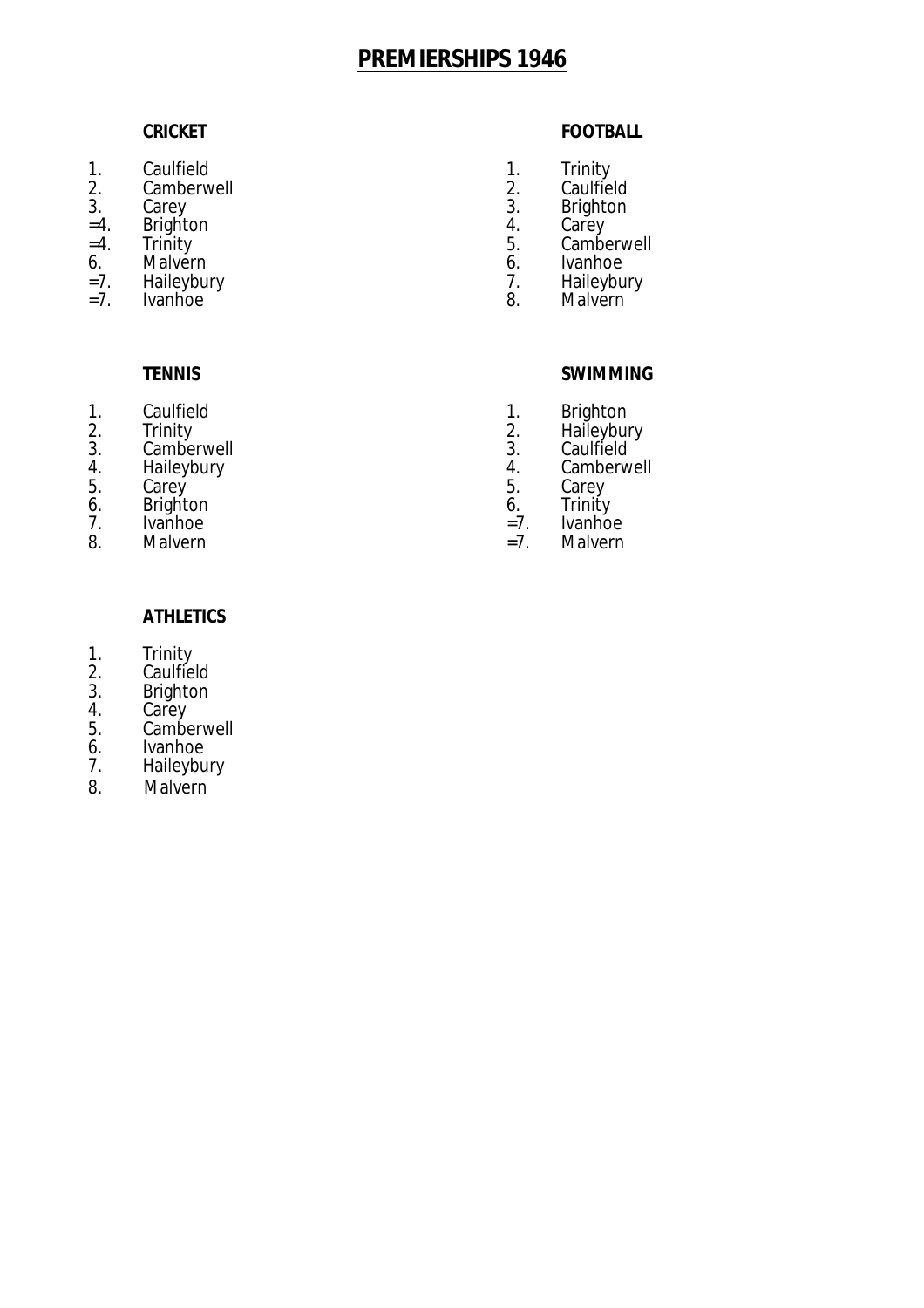- 1. Camberwell **1.** Camberwell
- 
- 
- 
- 
- 6. Brighton =4. Carey
- $=7.$  Haileybury 7.<br> $=7.$  Ivanhoe 8.
- 

- 1. Caulfield 1. Caulfield 2. Caulfield 2. Caulfield 2. Caulfield 2. Caulfield 2. Caulfield 2. Caulfield 2. Caulfield 2. Caulfield 2. Caulfield 2. Caulfield 2. Caulfield 2. Caulfield 2. Caulfield 2. Caulfield 2. Caulfield 2
- 2. Camberwell 2. 2.<br>3. Ivanhoe 3.
- 
- 
- =4. Malvern 5. Haileybury
- =6. Haileybury 6. Trinity
- 8. Brighton 8. Malvern

## **CRICKET FOOTBALL**

- 
- 2. Malvern 2. Caulfield
- 3. Carey 3. Malvern 3. Malvern 3. Malvern 3. Malvern 3. Malvern 3. Malvern 3. Malvern 3. Malvern 3. Malvern 3. Malvern 3. Malvern 3. Malvern 3. Malvern 3. Malvern 3. Malvern 3. Malvern 3. Malvern 3. Malvern 3. Malvern 3. M
- 4. Caulfield =4. Brighton
- 5. Trinity =4. Camberwell<br>6. Brighton = 1. Carey
	-
	-
	- Haileybury

# **TENNIS SWIMMING**

- 
- 
- 3. Ivanhoe 3. Camberwell<br>
=4. Carey 3. Carey 4. Carey
- =4. Carey 4. Carey
	-
	-
- =6. Trinity 7. Ivanhoe

- 1. Caulfield<br>2. Brighton
- 2. Brighton<br>3. Trinity
- 3. Trinity<br>4. Malver
- 4. Malvern<br>5. Camberv
- 5. Camberwell<br>6. Carey
- 6. Carey<br>7. Ivanho
- 7. Ivanhoe<br>8. Haileybu
- **Haileybury**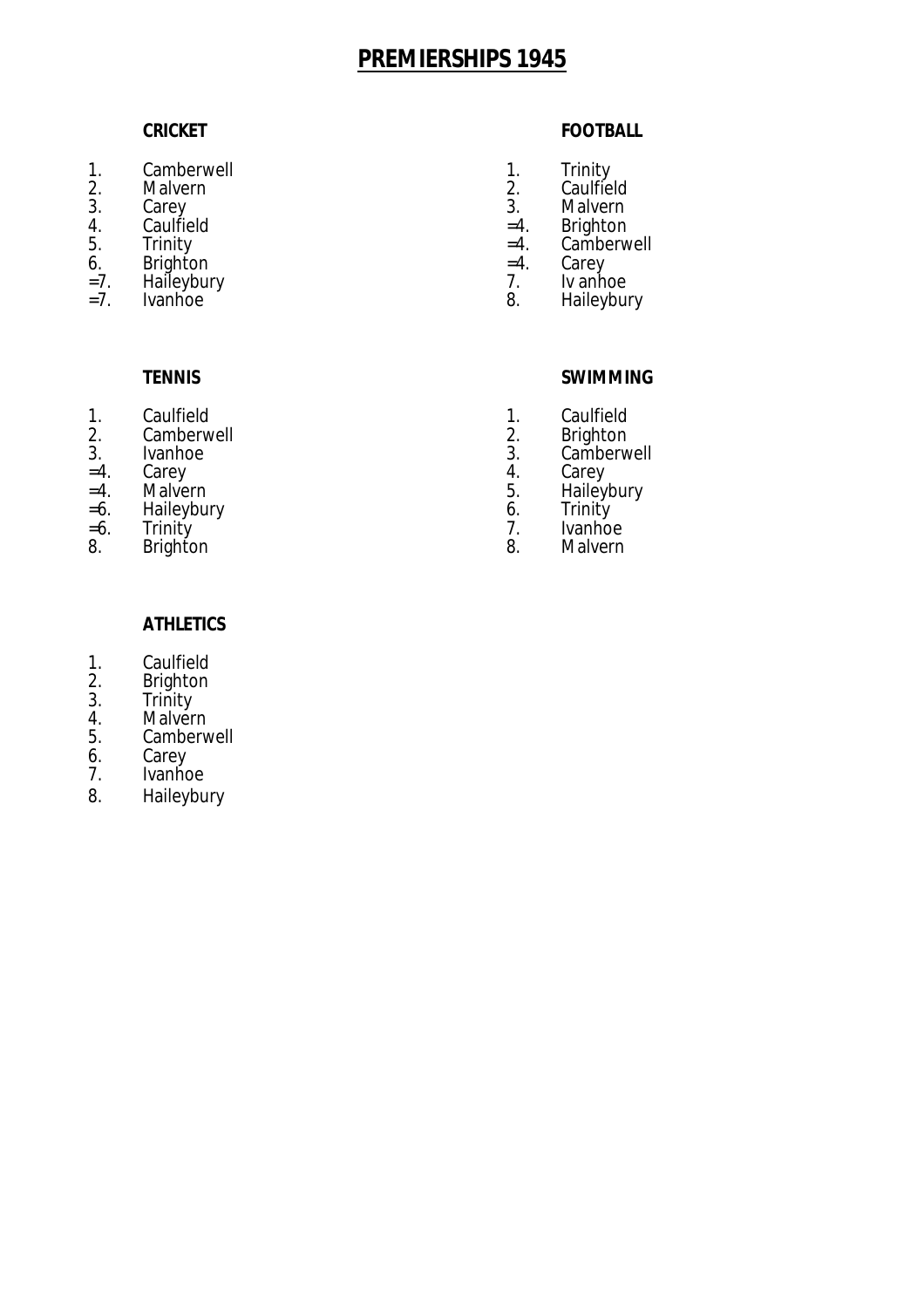- 1. Camberwell =1. Ivanhoe
- 2. Caulfield  $=1$ .<br>3. Carey  $=3$ .
- 
- 4. Malvern =3.<br>5. Trinity 5. 5.
- 
- 
- =6. Ivanhoe 7. Brighton

## **CRICKET FOOTBALL**

- 
- 
- 3. Carey =3. Caulfield
	-
- 5. Trinity 5. Carey
- =6. Brighton 6. Camberwell
	-
	- Haileybury

- 1. Caulfield 1. Camberwell<br>
2. Caulfield 1. Camberwell
	- 2. Caulfield<br>3. Brighton
	- 3. Brighton<br>4. Haileybui
	- 3. Brighton<br>4. Haileybury<br>5. Carey
	- 5. Carey<br>6. Trinity
	- 6. Trinity
	- 7. Ivanhoe<br>8. Malvern **Malvern**

- **ATHLETICS**
- 1. Caulfield<br>2. Camberw
- 2. Camberwell<br>3. Trinity
- 3. Trinity
- 4. Haileybury
- 5. Ivanhoe
- 6. Brighton<br>7. Malvern
- **Malvern**
- 8. Carey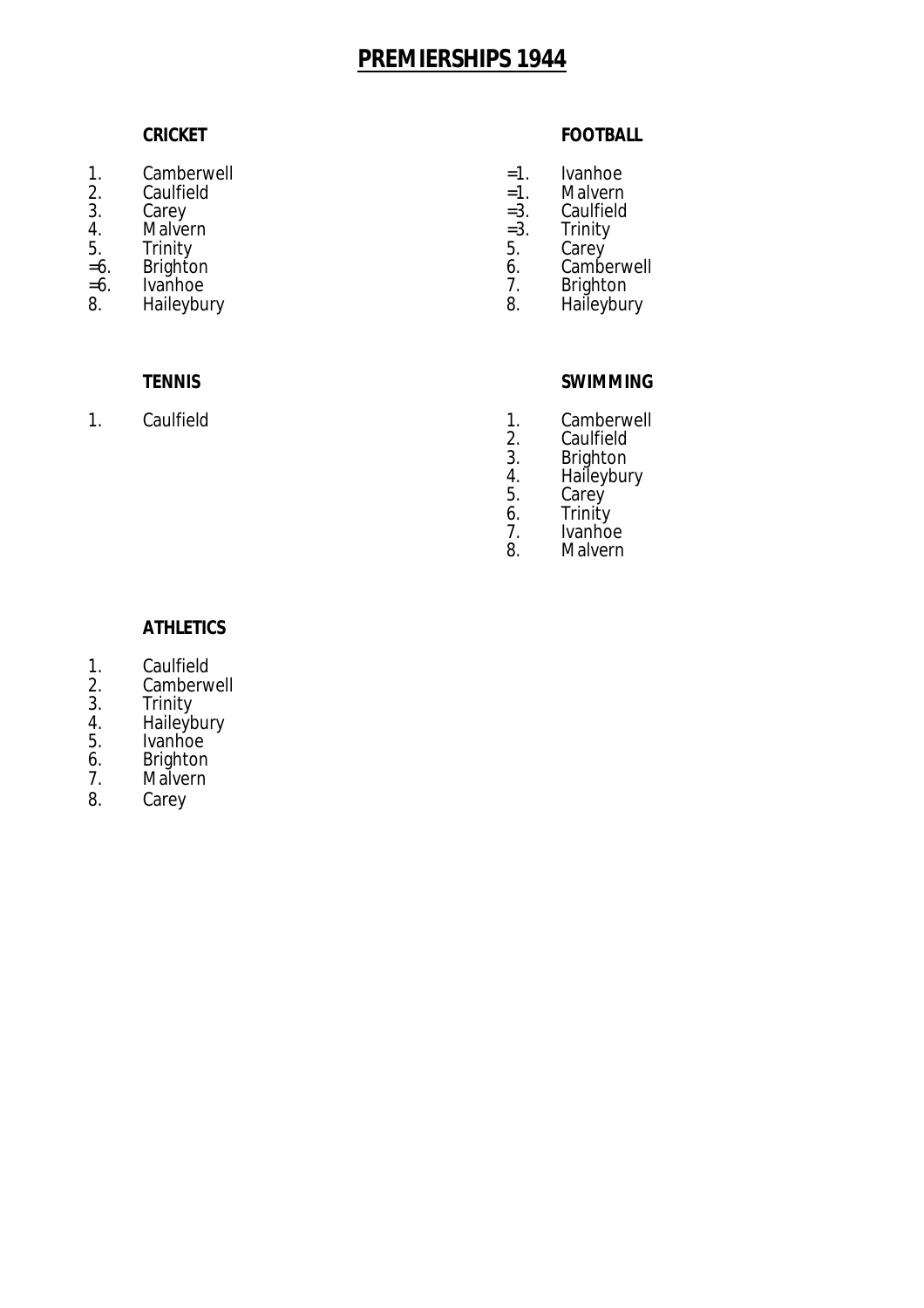- 1. Camberwell 1. Carey
- 
- 
- 4. Brighton =4. Brighton
- =5. Malvern =4. Malvern
- 
- 8. Ivanhoe 8. Ivanhoe 8. Ivanhoe

- $\mathbf{1}$ . 1. Caulfield 1. Caulfield 1. Caulfield 2. Caulfield 2. Caulfield 2. Caulfield 2. Caulfield 2. Caulfield 2. Caulfield 2. Caulfield 2. Caulfield 2. Caulfield 2. Caulfield 2. Caulfield 2. Caulfield 2. Caulfield 2. Caulfield 2
- 2. Camberwell 2. Brighton<br>3. Carey 3. Carey
- 
- 
- 5. Malvern 5. Malvern 5. Malvern 5. S. Malvern 5. Malvern 5. Malvern 5. Malvern 5. Malvern 5. Malvern 5. Malvern 5. Malvern 5. Malvern 5. Malvern 5. Malvern 5. Malvern 5. Malvern 5. Malvern 5. Malvern 5. Malvern 5. Malvern
- 6. Ivanhoe 6. 6.<br>
7. Trinity 7. 2.
- 
- 8. Haileybury 8. Haileybury

### **CRICKET FOOTBALL**

- 
- 2. Caulfield =2. Camberwell
- 3. Carey =2. Caulfield<br>4. Brighton = 1. Example = 2. Caulfield
	-
	-
- =5. Trinity =4. Trinity
- 7. Haileybury 7. Haileybury
	-

### **TENNIS SWIMMING**

- 
- 
- 3. Carey 3. Carey
- 4. Brighton 4. Camberwell
	-
	-
- 7. Trinity 7. Ivanhoe

- 1. Trinity
- 2. Caulfield
- 3. Camberwell<br>4. Carey
- 4. Carey
- 5. Ivanhoe
- 6. Brighton<br>7. Haileybur
- 7. Haileybury
- 8. Malvern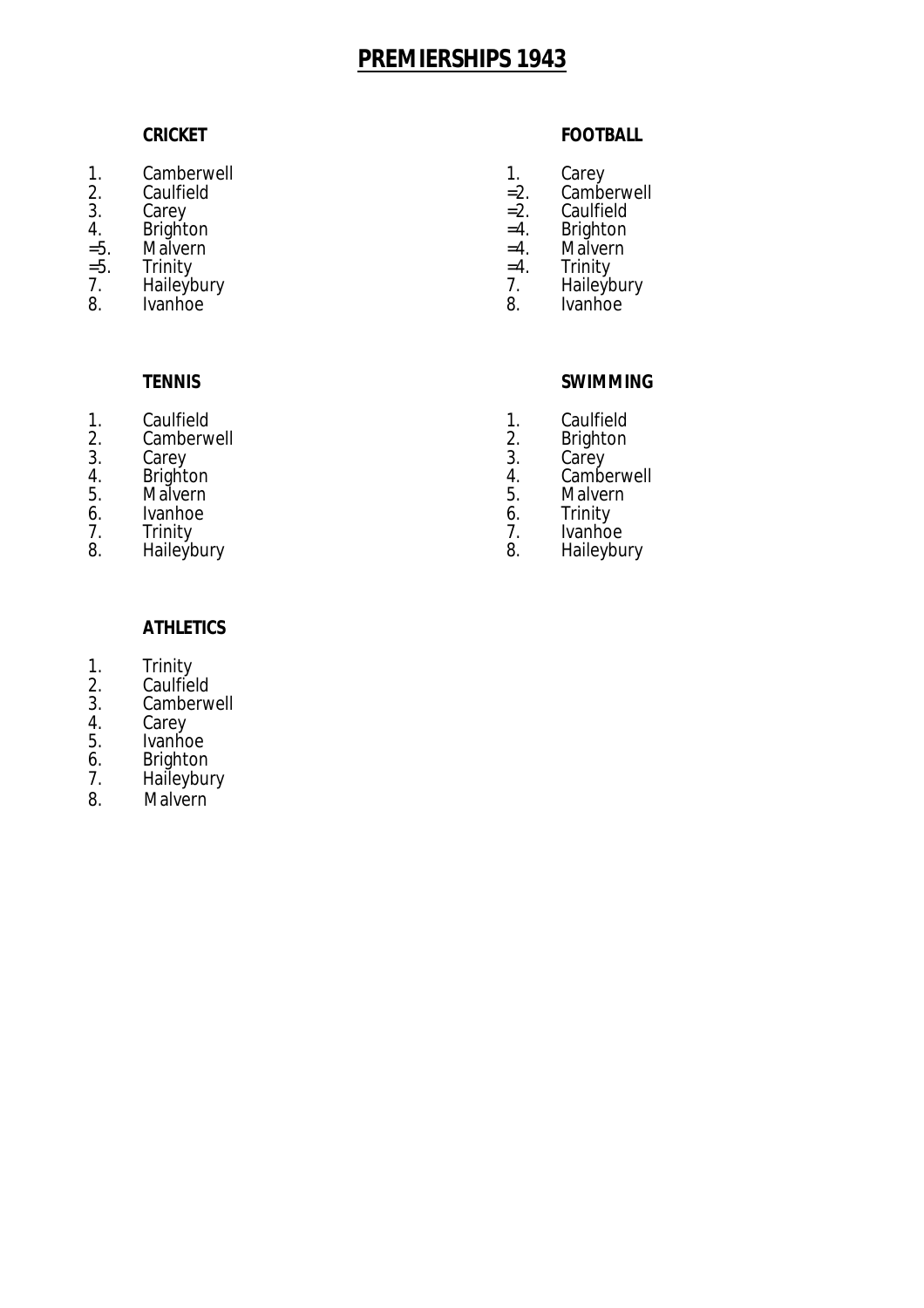- 1. Carey **1.** Carey
- 
- 3. Brighton =2. Malvern
- 4. Malvern =4.<br>5. Trinity = 4.
- 5. Trinity =4. Ivanhoe
- 6. Camberwell 6. 6.<br>
7. Ivanhoe 7.

- $1.$ 1. Camberwell **No Sports Held**<br>2. Caulfield **No Sports Held**
- 2. Caulfield<br>=3. Brighton
- =3. Brighton
- =3. Malvern
- 5. Carey
- 6. Ivanhoe<br>7. Trinity
- 7. Trinity

### **ATHLETICS**

- 1. Trinity
- 2. Caulfield
- 3. Camberwell<br>4. Ivanhoe
- 4. Ivanhoe<br>5. Carey
- 5. Carey<br>6. Malve
- Malvern
- 7. Brighton

## **CRICKET FOOTBALL**

- 
- 2. Caulfield =2. Camberwell
	-
	-
	-
	-
	- **Brighton**